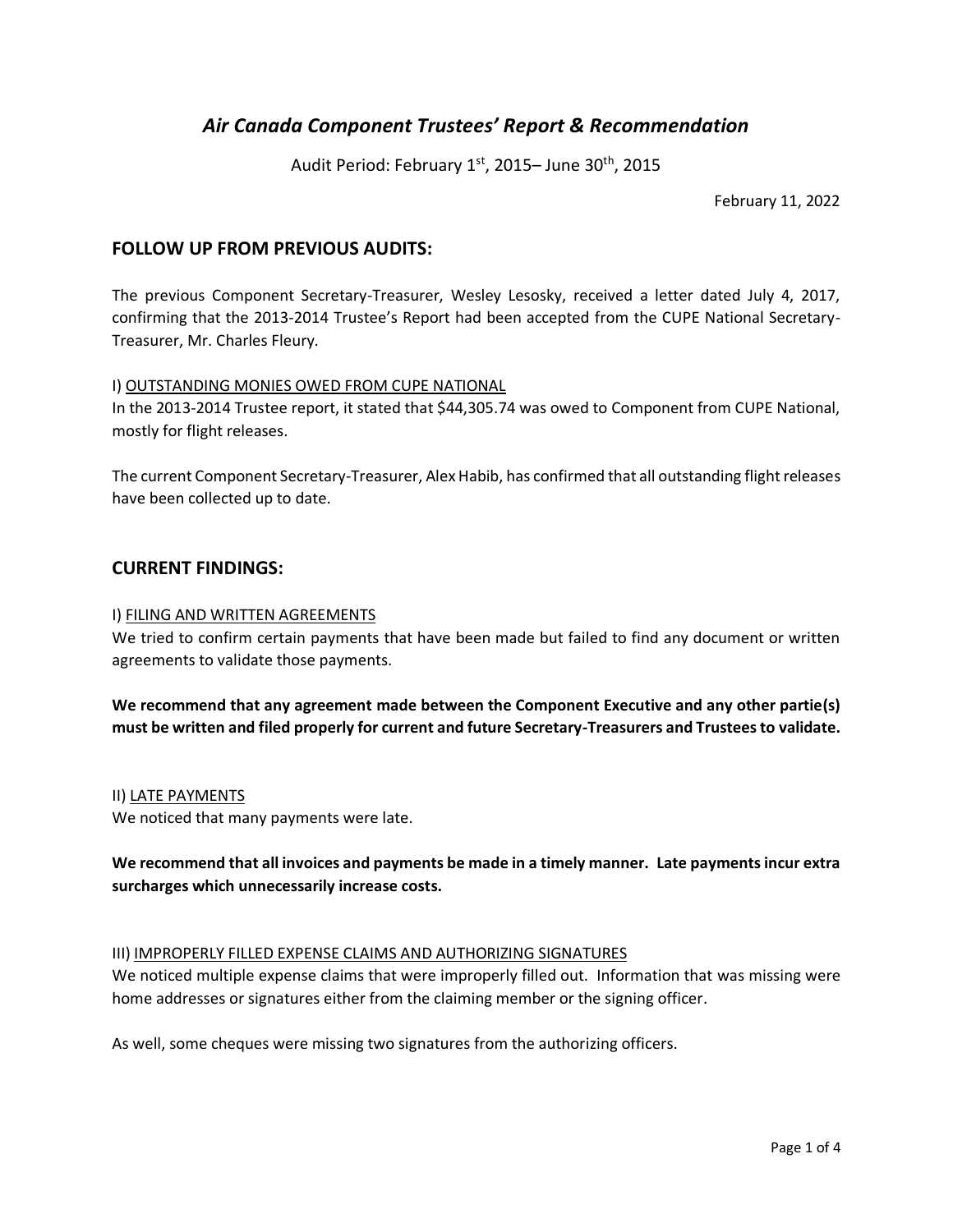**We recommend that expense claim forms be properly and completely filled out. All cheques must have two signing officers. The Component Secretary-Treasurer must ensure that expense claims are properly filled out and not issue any payments unless completed in full.** 

# IV) COMPONENT SECRETARY-TREASURER FINANCIAL REPORTS TO MEMBERSHIP

For the period we are auditing, we noticed the Component Secretary-Treasurer, Antonius Lam, did not provide any financial information via bulletin to the membership. As stated in the Component Bylaws, Section 6.3 (m), the Component Secretary-Treasurer shall: "Make a full financial written report regularly to the ACC membership on the financial matters affecting the union."

**We recommend that the Component Secretary-Treasurer provide quarterly financial reports via bulletin to the membership, in order to be in compliance with the Component Bylaws, Section 6.3 (m).** 

**We would also like to recommend that an amendment be made in the Component Bylaws, Section 6.3 (m) to clarify what "full" and "regularly" are defined as.**

V) FINANCIAL OFFICERS WORKSHOP TRAINING FOR COMPONENT SECRETARY-TREASURER In our previous two audits we recommended training. We again have the following recommendation:

**"We recommend that any member who wishes to run for the position of Component Secretary-Treasurer complete the Financial Officers workshop training prior to being nominated as a candidate for the position. This should be reviewed and amended in the Component Bylaws."**

## VI) COMMITTEE BUDGET REVIEW

The following committees went over budget by 20% or more: Central Site 23% or \$3,555, Component Executive (ACCEX) 114% or \$45,916, Mobilization 395% or \$47,429 and Uniform 32% or \$388.

The following committees had a budget allocation but did not use any monies: Benefits (\$10,000), Crew Rest (\$500) and New Aircraft/Services (\$1,000).

Overall, the committees expense budget was under budget by \$322,868. The planned budget was \$1,562,295, the Component spent \$1,239,427 for the 2014-2015 fiscal year.

**Looking over the budget, we recommend that committees that are not spending their budget should have the budget reduced to accommodate those that require a larger budget for their day-to-day functions. A review should be done with the Component Secretary-Treasurer to determine the reasons that budgets go over, as well as those that are not used. We would like to note some committees that went over budget were committees impacted by contract negotiations, as 2015 was a bargaining year.**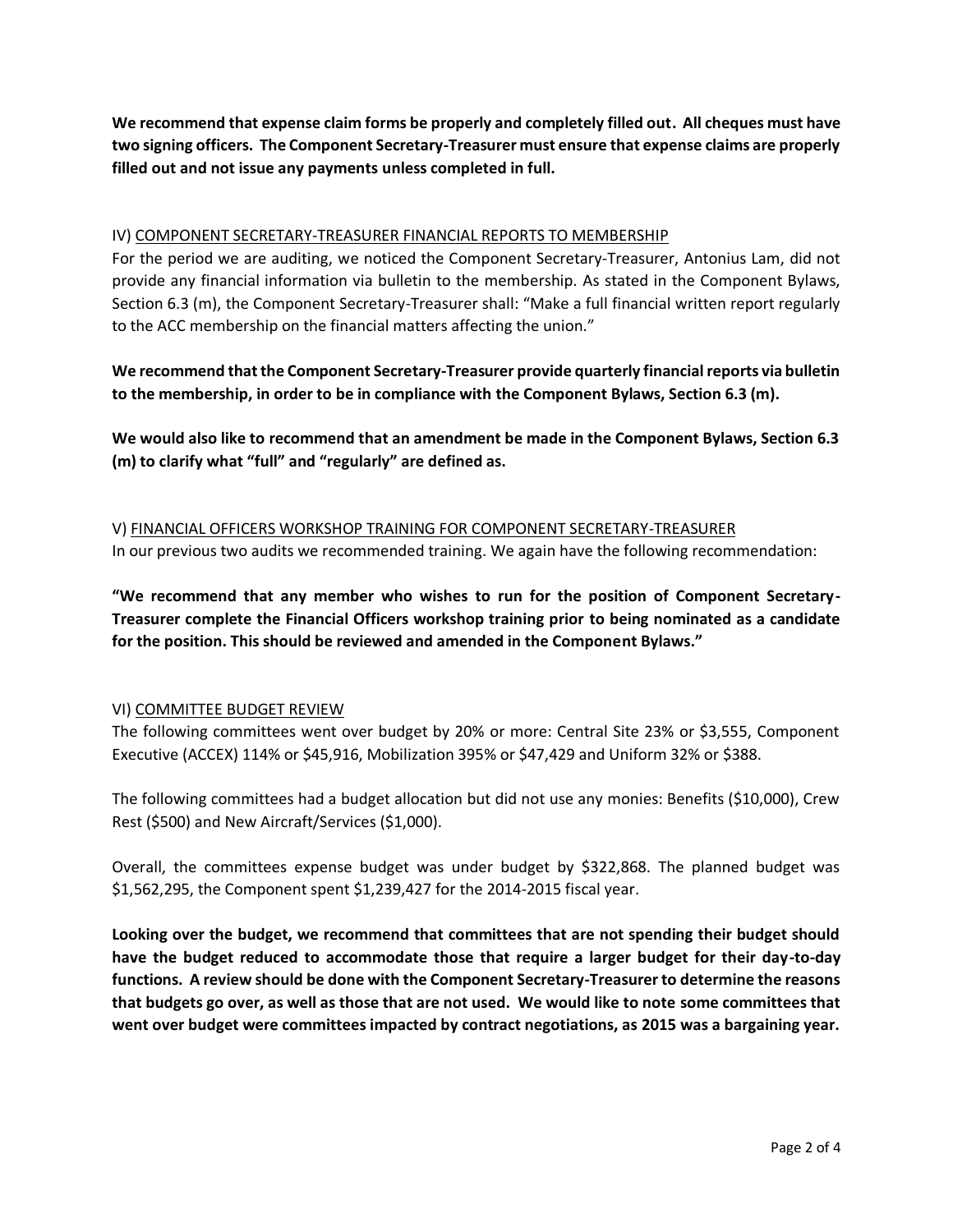#### VII) LATE TRUSTEE AUDITS

As stated in our introductory letter, the Component Trustee audits are late by 6 years. This was due to numerous reasons, such as: late audits done by the accounting firm, high turn over of Component Secretary-Treasurer and Trustees, and most importantly, the COVID-19 pandemic and restrictions.

This is problematic on numerous levels.

First, it is stated in the Component Bylaws that Component Trustees have to audit the books and accounts at least "once every calendar year". Refer to Component Bylaws: Section 6.4(a).

Second, CUPE National provides bonding insurance **only** when Trustees' reports are submitted to National on an annual basis. CUPE National requires reports are due within 6 months of end of the local/component's fiscal year. Bonding insurance covers the union in the event of a fraudulent or dishonest act committed by a member, to a maximum of \$50,000 per incident.

Third, the lengthy time delay makes it difficult to receive accurate responses to our enquiries. Key personnel and executive members are either no longer employed by the union or fulfilling the same union officer position. More importantly, should the audit uncover any major issue during the audit, such as misappropriation of assets or financial mismanagement, a proper investigation would be difficult to perform due to the time lag. There could be constraints which could hinder a possible accounting investigation.

**We recommend that the year end audit should be completed no later than one year from the end of a fiscal year and that the Component Bylaw be followed. Refer to Section 6.4 (a) of the Component Bylaws.**

## **HOUSEKEEPING:**

#### Payloss/Flight Releases

"Payloss" is used in the financial statements to define "Flight Releases".

**We recommend this to be updated: that "Flight Releases" be used instead of "Payloss".**

## **FINAL COMMENTS:**

We commenced this audit for the period February 1<sup>st</sup>, 2015 to June 30<sup>th</sup> 2015 on February, 7th, 2022 and completed it on the 11<sup>th</sup> of February 2022.

This is the first audit we worked on together as Trustees. We are pleased to report that we worked cohesively and successfully resolved differing points of view in a professional and respectful manner. We look forward to continuing our work as Trustees together.